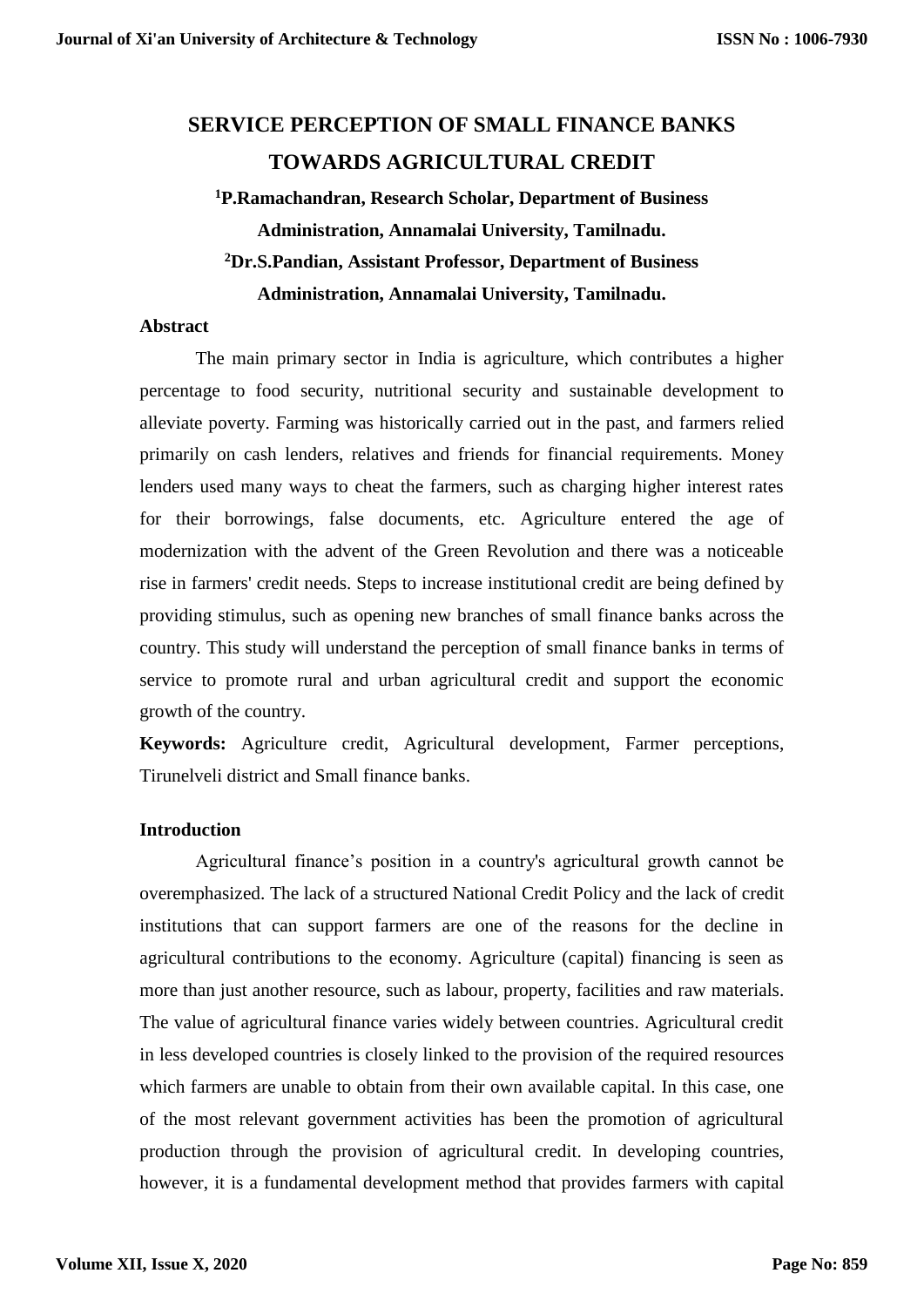to acquire resources in a timely manner, with advantageous quantities in an efficient manner.

Institutional credit, which played a crucial role in the growth of the agricultural sector, played a key role in Indian agriculture's development. All indications of resistance to natural shocks, such as droughts and famines, were seen. Indeed, credit has served as a means of providing resource control to allow farmers to acquire the capital they need to increase agricultural production. It allowed farmers to obtain short-term loans for the purchase of inputs and other services, as well as longterm loans for investment purposes. Thus, by promoting the technical upgradation and commercialization of agriculture, credit has played a crucial role. In terms of expansion in inputs such as fertilizers, irrigation and the formation of private capital, the success of the Green Revolution in Indian agriculture largely depended on institutional credit support for the agricultural sector.

### **Statement of the Problem**

The most overriding sector in the economy is agriculture. Because of the accumulated debt on bank loans and private loans, farmers have committed suicide. They sell their entire gold, mortgage all their land, and farmers have no respect and are looked down on in society; they have no guaranteed income or sufficient income, and they have no full-time work. Farmers must rely on moneylenders and their indebtedness contributes to the selling of their goods below the cost of production. Therefore, they are not in a position to pay back the loan in time. For the simple reason of holding small land, farmers approach banks and cannot get a loan from the bank, so they approach moneylenders and take money at a higher interest rate and suffer.

### **Objectives**

- To identify the perception of the farmers about loan process of small finance bank.
- To identify the perception of the farmers about agricultural loan schemes of small finance bank.
- To understand the service perception of small finance banks towards agricultural credit.
- To examine the effect of service perception towards service quality gap.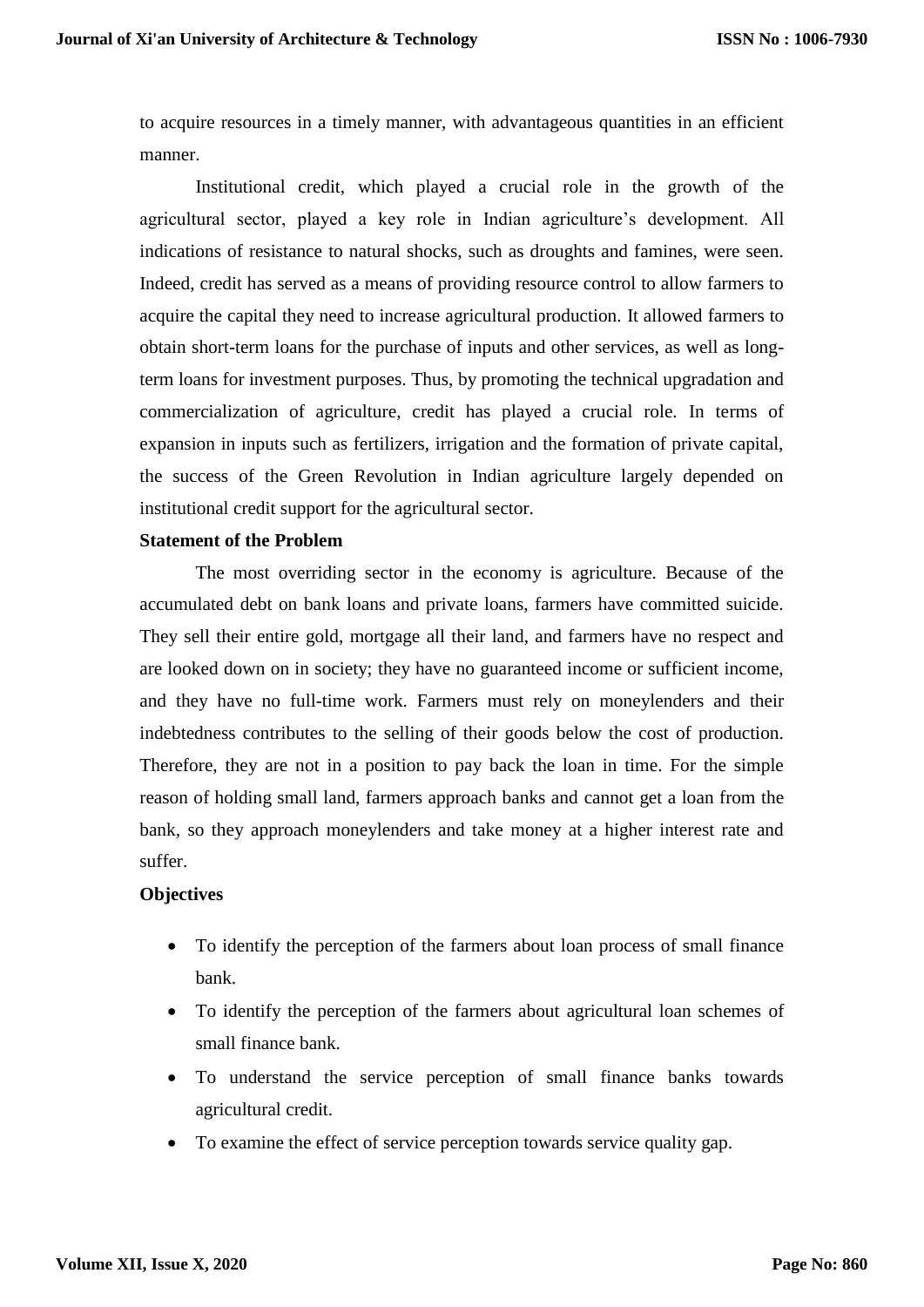#### **Review of Literature**

Bhargavi Hrishikesh and Ramakrishna Reddy (2014) stated that retrospects and prospects of commercial banks' agricultural finance in the Kurnool district of Andhra Pradesh-The first attempt in India was to encourage agri-loan conservatives while institutionalising agri-loan for rural areas. The origins included state, commercial banks, cooperatives, etc. The RRB also plays a very important role in meeting agriculturalists' agri-loan requirements. Co-operatives are the cheapest and safest source for farmers of agricultural agri-loans. Enhancements were made and with the passage of the Reserve Bank of India Act 1934, the District Central Cooperative Banks Act and the Development Banks Act, the agricultural agri-loan was propelled. In the task of setting up a cooperative agri-loan structure, RBI played a predominant role, gently developing two different weapons, one for short-term agricultural agri-loans and the other for long-term agricultural agri-loans.

Lena Roussenova and Dimiter Nenkov (2007) in their study on 'Agricultural finance and Institutional reforms in Bulgaria' revealed that in the Bulgarian economy, agriculture has historically played a major role. Since 1997, the government has made rapid progress in introducing a comprehensive reform programme in the agricultural, financial and general sectors of the economy. Consistent with developments in the agricultural and banking industries, most of these systems are continually undergoing changes. As public interest in banks continues to recover, and with more than 70 per cent of banks ' assets owned or operated by foreign private banks, conservative lending is expected to overcome the market.

J. O. Oladeebo and O. E. Oladeebo (2008) in their study on 'Loan repayment determinants among smallholder farmers in the Ogbomoso Agricultural Zone of the State of Oyo, Nigeria' examined the socio-economic factors affecting the repayment of loans among smallholder farmers in the Ogbomoso agricultural zone of the State of Oyo, Nigeria. Data collected by multi-stage random sampling techniques from 100 farmers from 10 villages in 2 local government areas of the area were analyzed using descriptive statistics and multiple regression analysis from Ordinary Least Square. Results disclosed that On average, farmers were 47 years old with less years of credituse farming experience (4 years on average).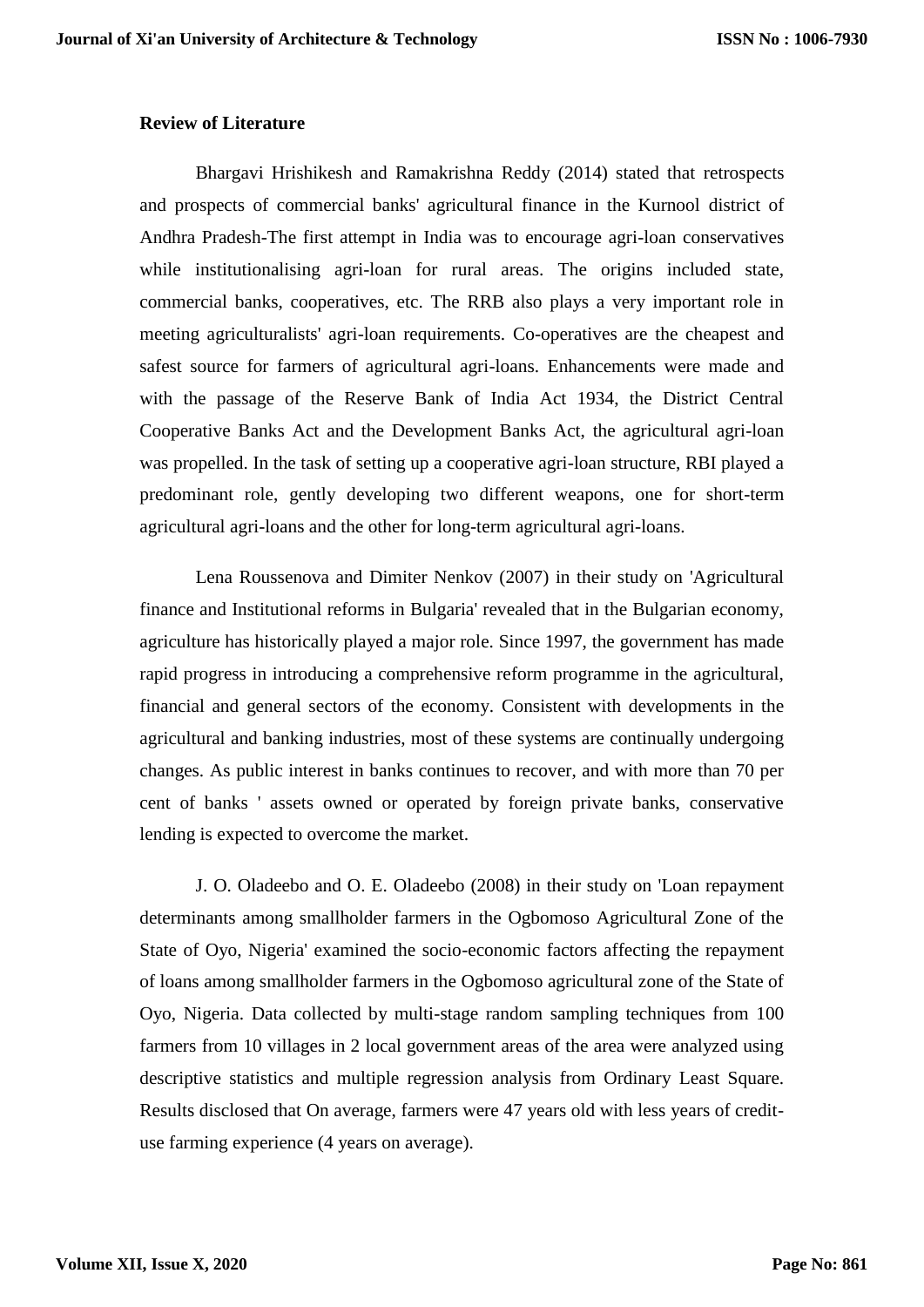K. K. Tripathy and Prof. S. K. Jain (2007) in their study 'Trends and Issues in Access to Agricultural Finance in India: Analysis of Microfinance as a Creative Credit Distribution Method' claimed that with the nationalisation of banks, the outreach and access to total bank loans has undeniably improved. The availability of agricultural credit, however, remains precarious, negating equal and productive distribution and thus affecting the viability and survival of formal institutions. Credit scarcity, higher transaction costs, workforce shortages and the domination of noninstitutional credit markets have demanded follow-up services to increase the efficient use of credit and repayment efficiency by community loan schemes.

Saeed Yazdani (2006) in his study on 'Analyzing the Effects of Systemic Change in Iran's Agricultural Credit System' reported that one of the fundamental changes in Iran since 1979 has been the replacement of the conventional interestbased credit system with the Islamic credit system. The Islamic scheme of credit provides the possibility of sharing the burden between the borrower and the lender. Small-scale farmers are likely to be averse to risk and are unwilling to go deeply into debt to fund investments in new technologies and capital-intensive production methods that they consider to be costly. With the assistance of a basic conceptual model, the decision-making behaviour of farmers with regard to risk under the Islamic and interest-based credit systems is examined.

#### **Methodology**

The analysis is based on primary data gathered from individual farmers in the district of Tirunelveli. In order to collect data from 385 respondents gathered via an interview schedule, a convenient sampling technique was used. The secondary data from the published article, books, magazines and websites were collected. With the support of the SPSS, the data gathered was further processed to evaluate and interpret the data in the analysis. In order to draw valid conclusions, the following statistical methods, namely regression, percentage and mean ranking, were used for analysis.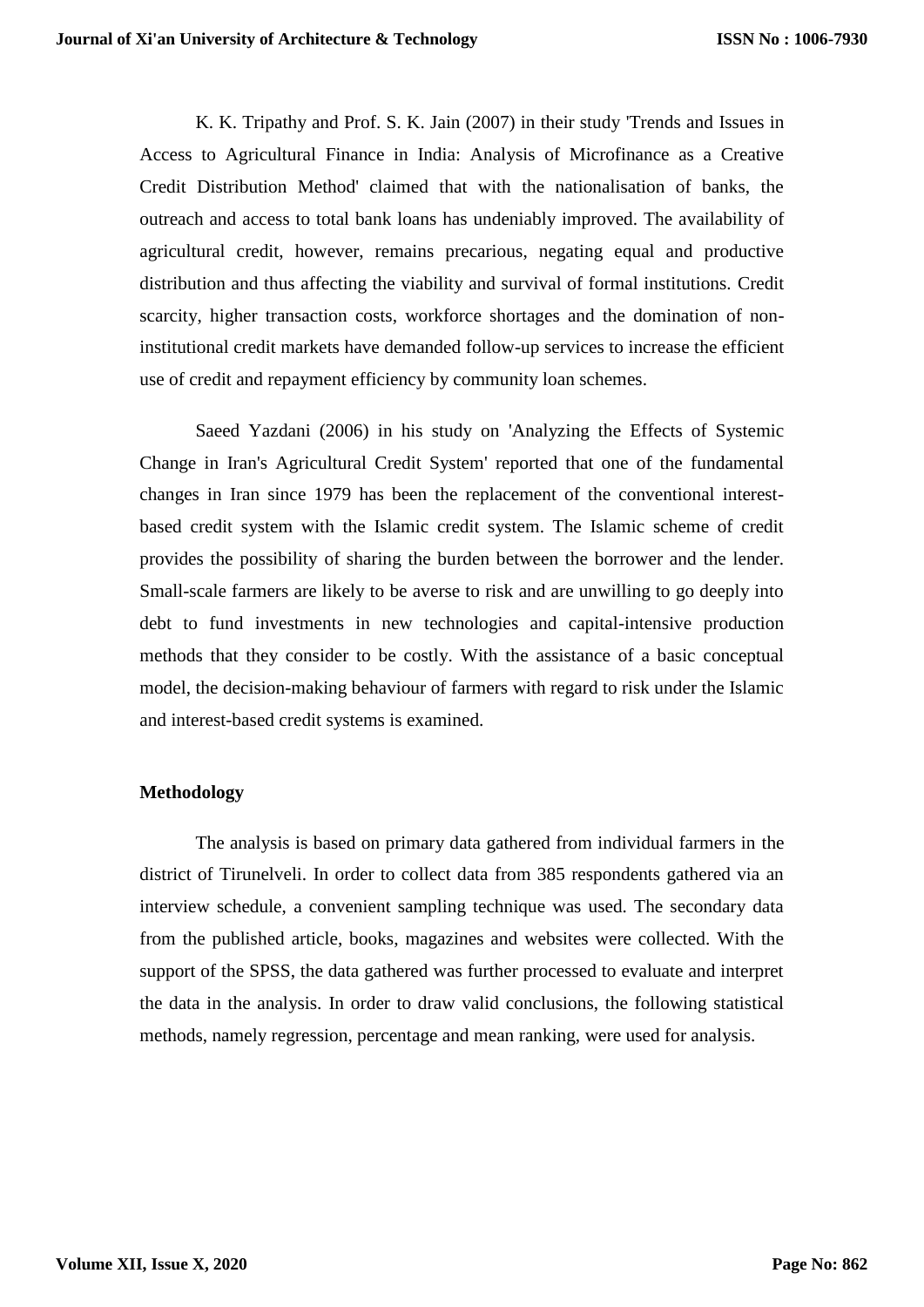### **Results & Discussion**

## **1. Percentage analysis**

| S.No                    | <b>Particulars</b>                                     | No. of<br><b>Respondents</b> | Percentage |
|-------------------------|--------------------------------------------------------|------------------------------|------------|
|                         | <b>Age Group</b>                                       |                              |            |
| $\mathbf{1}$            | Below 25 Year                                          | 64                           | 16.6       |
| $\overline{2}$          | $25 - 50$ Years                                        | 205                          | 53.2       |
| $\overline{\mathbf{3}}$ | Above 50 Years                                         | 116                          | 30.1       |
|                         | <b>Amounts spend for fertilizers and</b><br>seeds      |                              |            |
| $\blacktriangleleft$    | Less than 10000 rupees                                 | 179                          | 46.5       |
| 5                       | 10000 - 20000 rupees                                   | 90                           | 23.4       |
| 6                       | 20001-30000 rupees                                     | 70                           | 18.2       |
| $\overline{7}$          | Above 30000 rupees                                     | 46                           | 11.9       |
|                         | <b>Methods used for harvesting and</b><br>transporting |                              |            |
| 8                       | <b>Man Power</b>                                       | 55                           | 14.3       |
| 9                       | <b>Machine Power</b>                                   | 330                          | 85.7       |
|                         | Type of small finance bank                             |                              |            |
| 10                      | <b>Ujjivan Small Finance Bank</b>                      | 96                           | 24.9       |
| 11                      | <b>Jana Small Finance Bank</b>                         | 50                           | 13.0       |
| 12                      | <b>Suryoday Small Finance Bank</b>                     | 42                           | 10.9       |
| 13                      | <b>Equitas Small Finance Bank</b>                      | 85                           | 22.1       |
| 14                      | <b>Fincare Small Finance Bank</b>                      | 47                           | 12.2       |
| 15                      | <b>ESAF Small Finance Bank</b>                         | 65                           | 16.9       |

## **Table No.1 Demographic Characteristics of Sample Farmers**

The table 1 explains the demographic factors of the respondents. Out of 385 farmers 53.2 per cent belong to the age group 25 to 50 years of age, 30.1per cent of the respondent belong to the age group from above 50 years and the remaining 16.6 per cent of the respondents belong to the age group of below25 years.

The amounts spend for fertilizers and seeds. The farmers 46.5 per cent are spending less than 10000 rupees, 23.4 per cent are spending 10000 - 20000 rupees,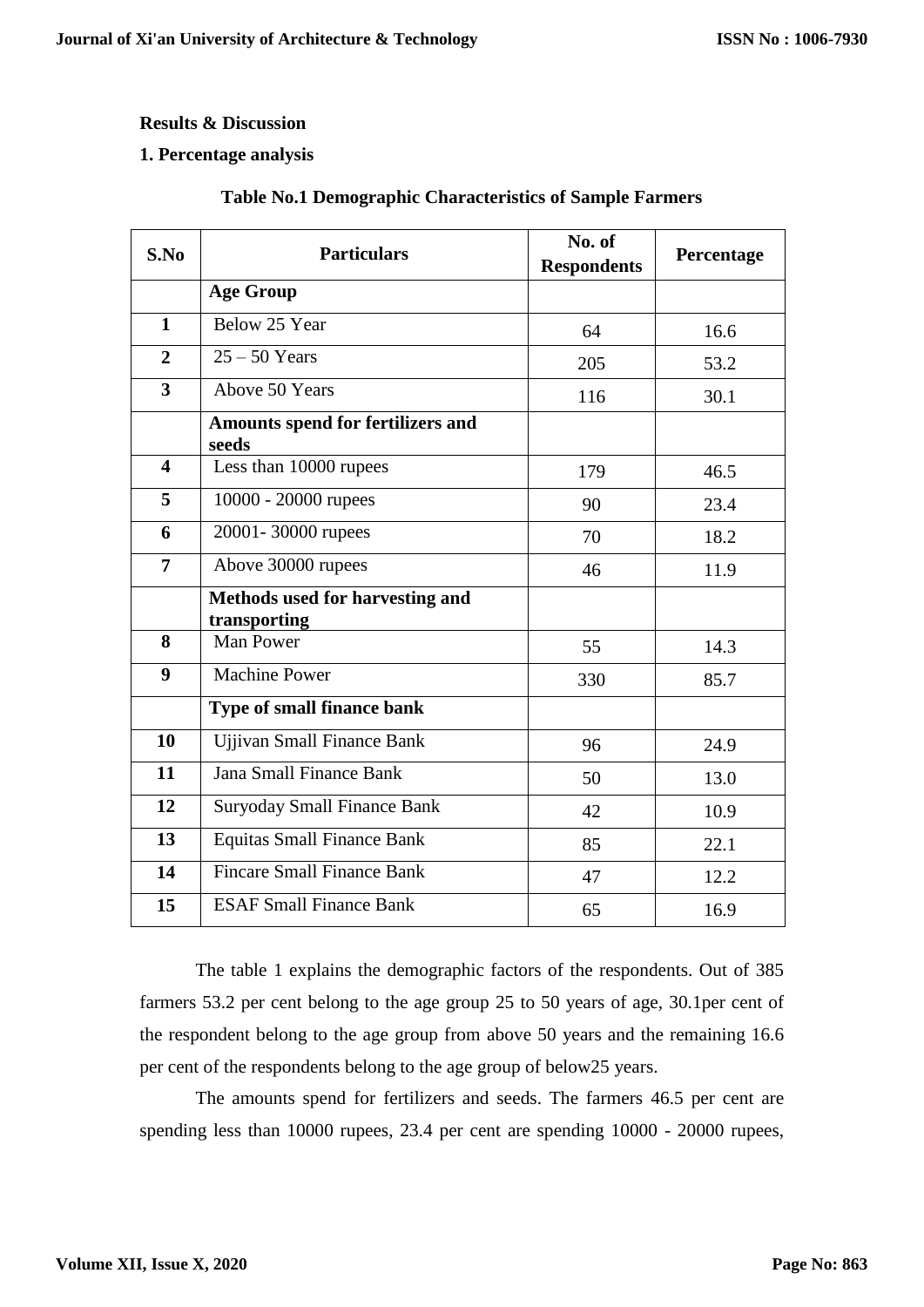18.2 per cent are spending 20001- 30000 rupees and 11.9 per cent are spending above 30000 rupees.

The methods used for harvesting and transporting. The farmers' 85.7 per cent have used machines and 14.3 per cent have used man power for harvesting and transporting work.

The farmers 24.9 per cent have account on the Ujjivan Small Finance Bank, 22.1per cent of the respondent have account on the Equitas Small Finance Bank, 16.9 per cent of the respondent have account on the ESAF Small Finance Bank, 13 per cent of the respondent have account on the Jana Small Finance Bank, 12.2 per cent of the respondent have account on the Fincare Small Finance Bank and the remaining 10.9 per cent of the respondents have account on the Suryoday Small Finance Bank. From this it is viewed that majority of the farmers have account on Ujjivan Small Finance Bank engage in agriculture operations.

| <b>Table: 2. Statements of loan process of small finance bank</b> |             |                          |
|-------------------------------------------------------------------|-------------|--------------------------|
| <b>Particulars</b>                                                | <b>Mean</b> | Std.<br><b>Deviation</b> |
| Loan amount is not disbursed in time                              | 4.4390      | 0.63495                  |
| Scale of finance fixed for crops is inadequate                    | 3.8597      | 0.69677                  |
| Process of scrutiny of applications is time-consuming             | 4.2208      | 0.93574                  |
| Procedure for obtaining loan is complicated                       | 4.1532      | 0.71799                  |
| Bank's follow-up action is not sufficient                         | 3.8468      | 0.69214                  |
| More corruption for getting loan                                  | 3.6961      | 1.13128                  |
| Loan assistance helps to increase output                          | 4.0649      | 0.69854                  |
| Repayment schedule is unreasonable                                | 3.8364      | 0.68975                  |
| Banker's behaviour is not encouraging                             | 3.7610      | 0.97897                  |
| Banks not expected unwanted documents                             | 3.9169      | 0.73481                  |

#### **2. Descriptive statistics**

**Table: 2. Statements of loan process of small finance bank**

Table no - 4.30, shows the statements of loan process of your bank among farmers. Factors were measured with ten statements in the five point scale. Further, mean and standard deviation values were calculated. From the mean values it is noted Loan amount is not disbursed in time (4.44), Process of scrutiny of applications is time-consuming (4.22), Procedure for obtaining loan is complicated (4.15), Loan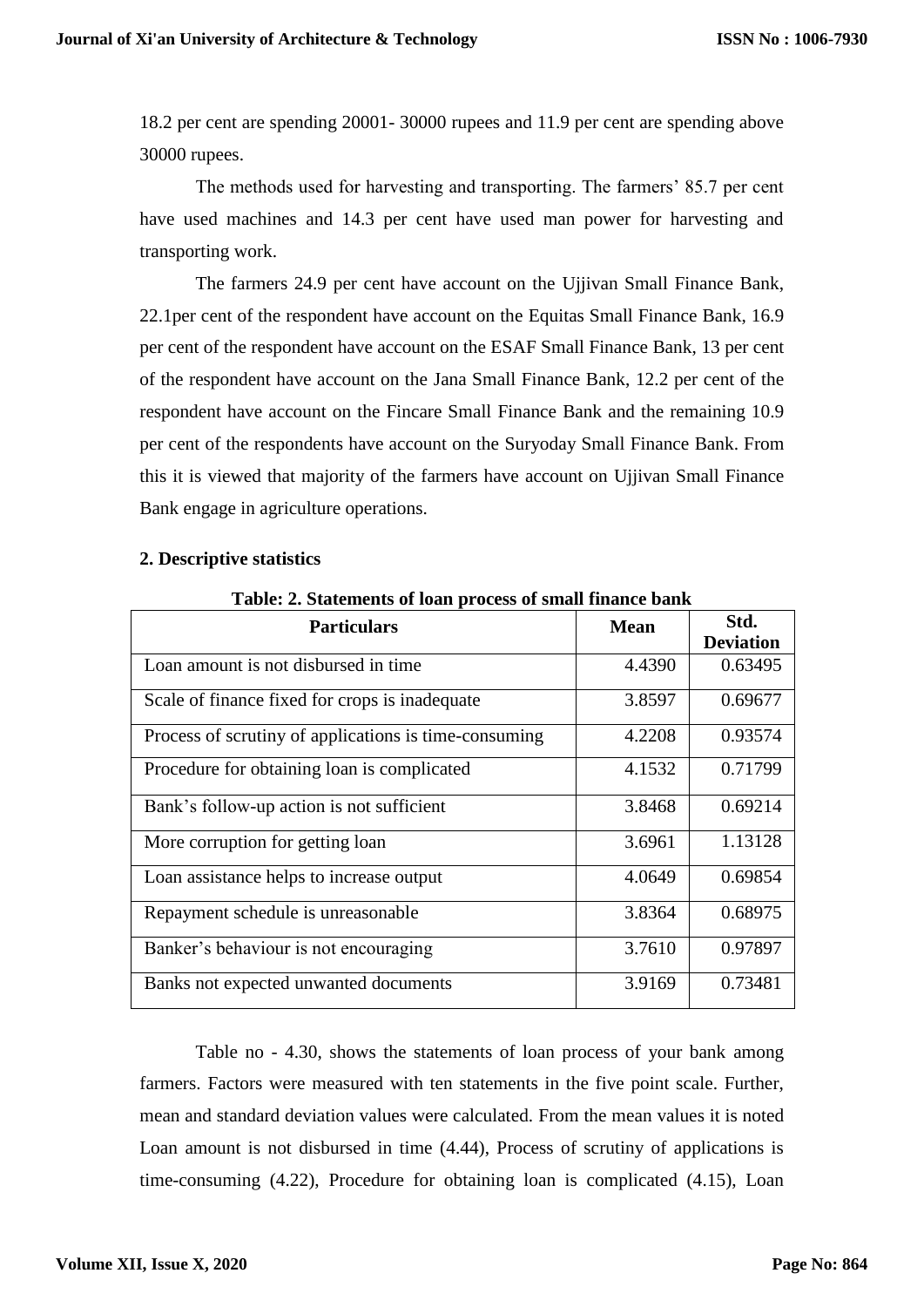assistance helps to increase output (4.06), Banks not expected unwanted documents (3.92), Scale of finance fixed for crops is inadequate (3.86), Bank's follow-up action is not sufficient (3.85), Repayment schedule is unreasonable (3.84), Banker's behaviour is not encouraging (3.76) and More corruption for getting loan (3.70).

| <b>Particulars</b>                                               | <b>Mean</b> | <b>Std. Dev</b> |
|------------------------------------------------------------------|-------------|-----------------|
| The source of agriculture loan is adequate                       | 3.8364      | 0.68975         |
| The various types of agriculture loan Schemes are satisfactory   | 4.1584      | 0.69473         |
| The rate of interest for different loans are reasonable          | 4.1429      | 0.73091         |
| Fully aware of the subsidies offered                             | 3.9325      | 0.71488         |
| Prefer formal sources of agricultural finance                    | 4.0753      | 0.99060         |
| Loan application formalities are simple in different schemes     | 4.0857      | 0.69629         |
| Gold loan is affordable to meet agricultural production          | 3.9195      | 0.70435         |
| Present Distribution of agriculture loan is fulfill              | 4.1143      | 0.72703         |
| Short term loan schemes are increased the productivity           | 3.9818      | 0.82423         |
| Difficulty in obtaining small or marginal farmers' identity card | 3.7740      | 0.70219         |
| There is timely lending of loans and advances to the customers   | 4.1247      | 0.70344         |
| The authorities of the bank are easily approachable              | 3.9792      | 0.73569         |
| Credit facilities and schemes are well informed to beneficiaries | 3.9091      | 0.71045         |

**Table: 3. Perception of Agricultural Loan Schemes**

Table no - 4.31, illustrates the perception of agricultural loan schemes for farmers. Factors were measured with thirty statements in the five point scale. Further, mean and standard deviation values were calculated. From the mean values it is noted the various types of agriculture loan schemes are satisfactory (4.16), The rate of interest for different loans are reasonable (4.14), There is timely lending of loans and advances to the customers (4.12), Present Distribution of agriculture loan is fulfill (4.11), Loan application formalities are simple in different schemes (4.08), Prefer formal sources of agricultural finance (4.07), Short term loan schemes are increased the productivity (3.98), The authorities of the bank are easily approachable (3.98), Fully aware of the subsidies offered (3.93), Gold loan is affordable to meet agricultural production (3.92), Credit facilities and schemes are well informed to beneficiaries (3.91), The source of agriculture loan is adequate (3.84) and Difficulty in obtaining small or marginal farmers' identity card (3.77).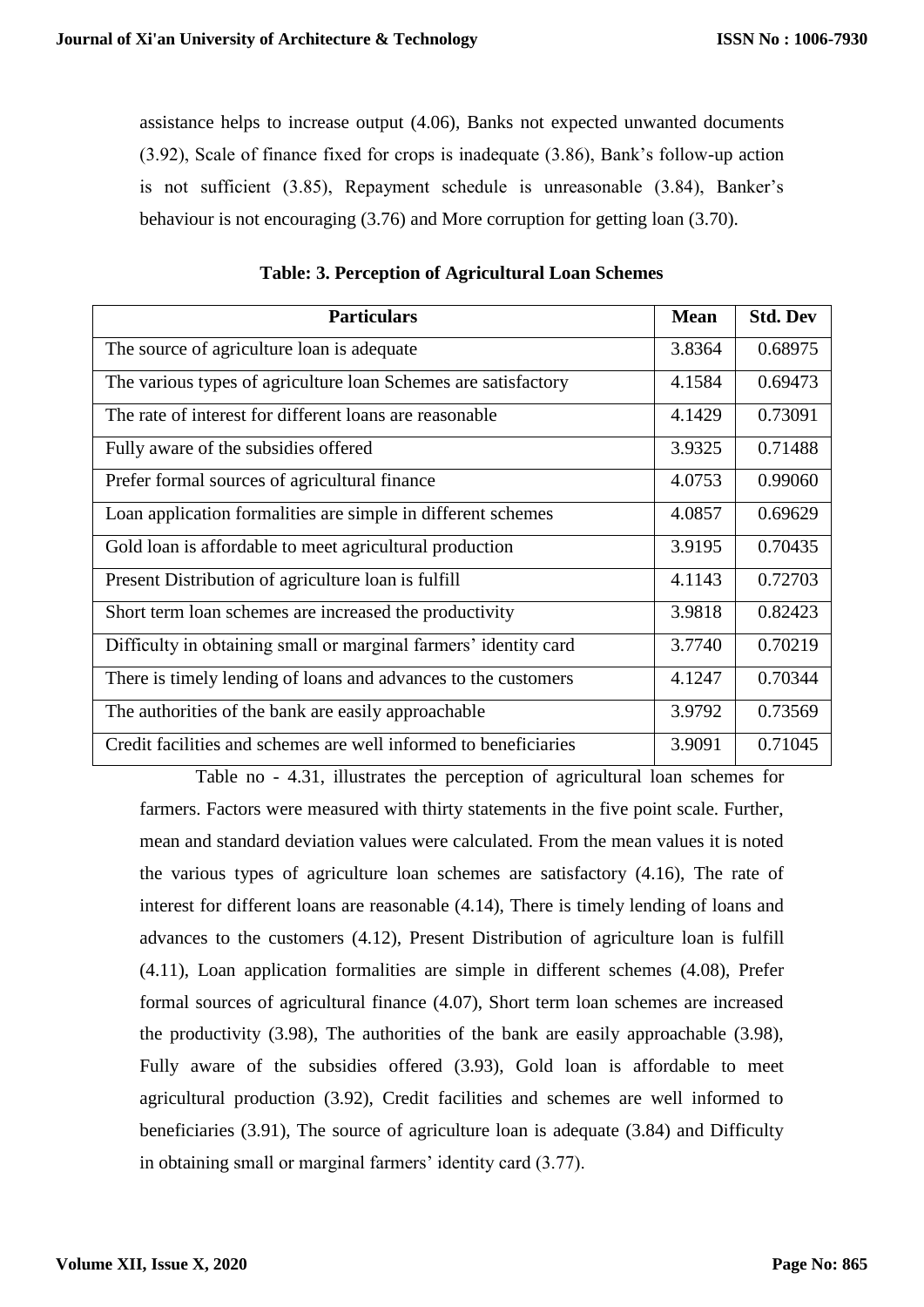| <b>Service Perceptions</b> | <b>Mean</b> | <b>Std. Dev</b> |
|----------------------------|-------------|-----------------|
| Tangible                   | 4.0455      | 0.64566         |
| Reliability                | 4.0519      | 0.57609         |
| Responsiveness             | 3.9747      | 0.65015         |
| Assurance                  | 4.0551      | 0.57362         |
| Empathy                    | 3.9981      | 0.73299         |

**Table: 4. Service Perceptions of Small Finance Banks**

Table no - 4.31, illustrates the service perceptions of small finance banks of farmers. Factors were measured with five statements in the five point scale. Further, mean and standard deviation values were calculated. From the mean values it is noted the Assurance (4.05), Reliability (4.05), Tangible (4.04), Empathy (3.99) and Responsiveness (3.97).

| <b>Service Expectations</b> | <b>Mean</b> | <b>Std. Dev</b> |
|-----------------------------|-------------|-----------------|
| Tangible                    | 4.0279      | 0.71923         |
| Reliability                 | 4.0239      | 0.62538         |
| Responsiveness              | 3.9812      | 0.82668         |
| Assurance                   | 3.9943      | 0.68440         |
| Empathy                     | 4.0065      | 0.61287         |

**Table: 5. Service Expectations of Small Finance Banks**

Table no - 4.31, illustrates the service perceptions of small finance banks of farmers. Factors were measured with five statements in the five point scale. Further, mean and standard deviation values were calculated. From the mean values it is noted the Tangible (4.02), Reliability (4.02), Empathy (4.00), Assurance (3.99) and Responsiveness (3.98).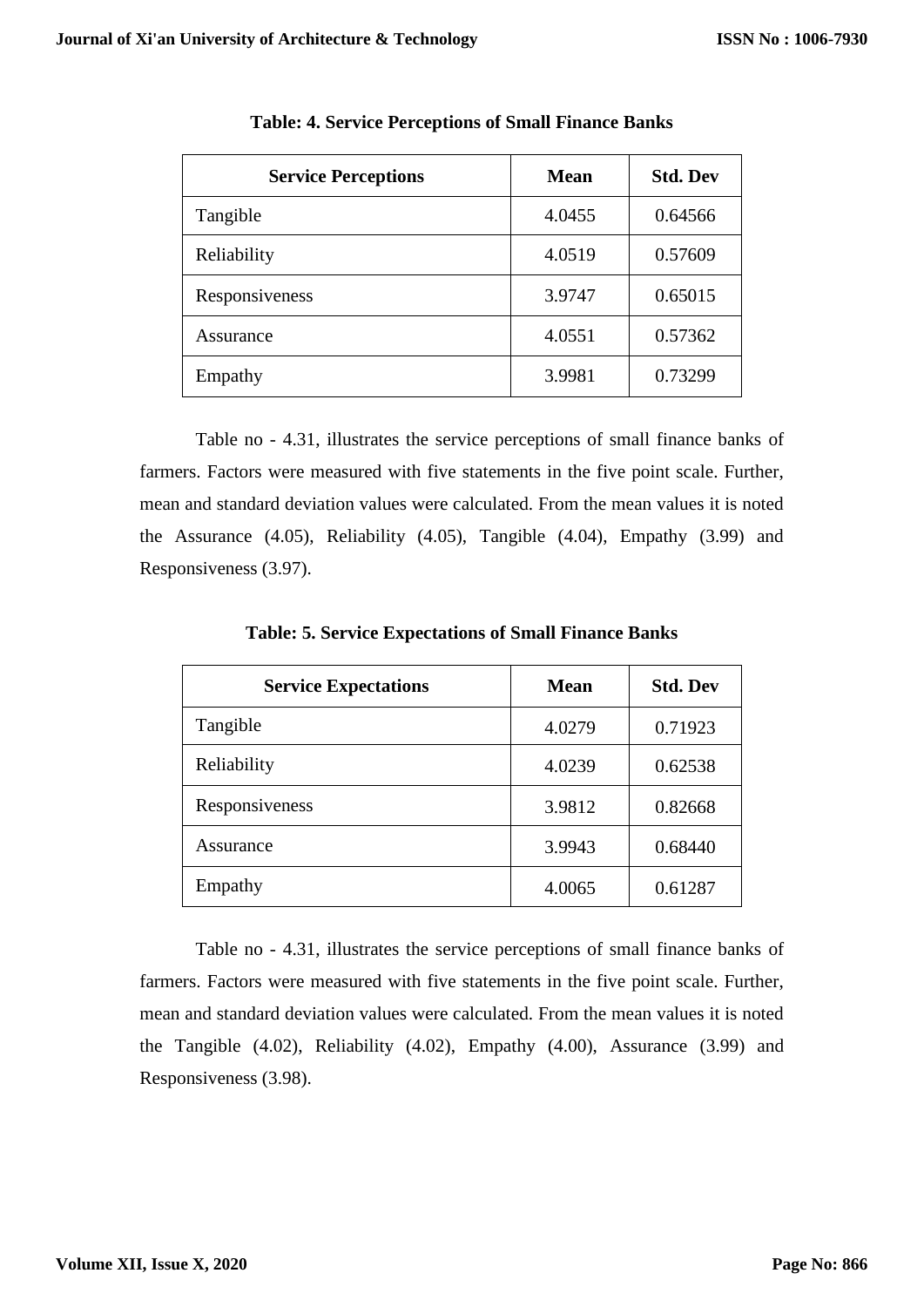## **3. Regression analysis**

| 17              | R Square | <b>Adjusted R Square</b> |         | Sig.              |
|-----------------|----------|--------------------------|---------|-------------------|
| $0.906^{\rm a}$ | 0.821    | 0.819                    | 348.728 | .000 <sup>b</sup> |

#### **Table: 6. Regression - Model Summary**

a. Predictors: (Constant), PEREMPATHY, PERTANGIBLE, PERRELIABILITY, PERRESPONSIVENESS, PERASSURANCE

Through multiple regression analysis, we look to the p-value of the F-test to see if the overall model is significant. With a p-value of zero to three decimal places, the model is statistically significant  $(F=348.728; P<0.001)$ . It is concluded that there is significant effect of service perception towards service quality gap. The R-square is 0.821, means that 82.1 percentage of variability of service perception is accounted for the variable in the model.

| Coefficients <sup>a</sup> |                |            |              |           |      |
|---------------------------|----------------|------------|--------------|-----------|------|
|                           | Unstandardized |            | Standardized |           |      |
| Model                     | Coefficients   |            | Coefficients | t         | Sig. |
|                           | B              | Std. Error | <b>B</b> eta |           |      |
| (Constant)                | $-483$         | .104       |              | $-4.655$  | .000 |
| Tangible                  | 1.296          | .081       | 1.496        | 16.034    | .000 |
| Reliability               | 3.833          | .170       | 3.949        | 22.527    | .000 |
| Responsiveness            | $-1.515$       | .085       | $-1.761$     | $-17.910$ | .000 |
| Assurance                 | $-1.775$       | .170       | $-1.821$     | $-10.416$ | .000 |
| Empathy                   | $-1.746$       | .072       | $-2.289$     | $-24.292$ | .000 |

**Table: 7. Regression - Coefficients**

## a. Dependent Variable: SERVICE

It is inferred from the coefficient and regression analysis of the five service perception variables taken for the study; all five variables significantly have effect over service quality gap as judged from their t-values. Let's focus on the five predictors; tangible, reliability, responsiveness, assurance, and empathy have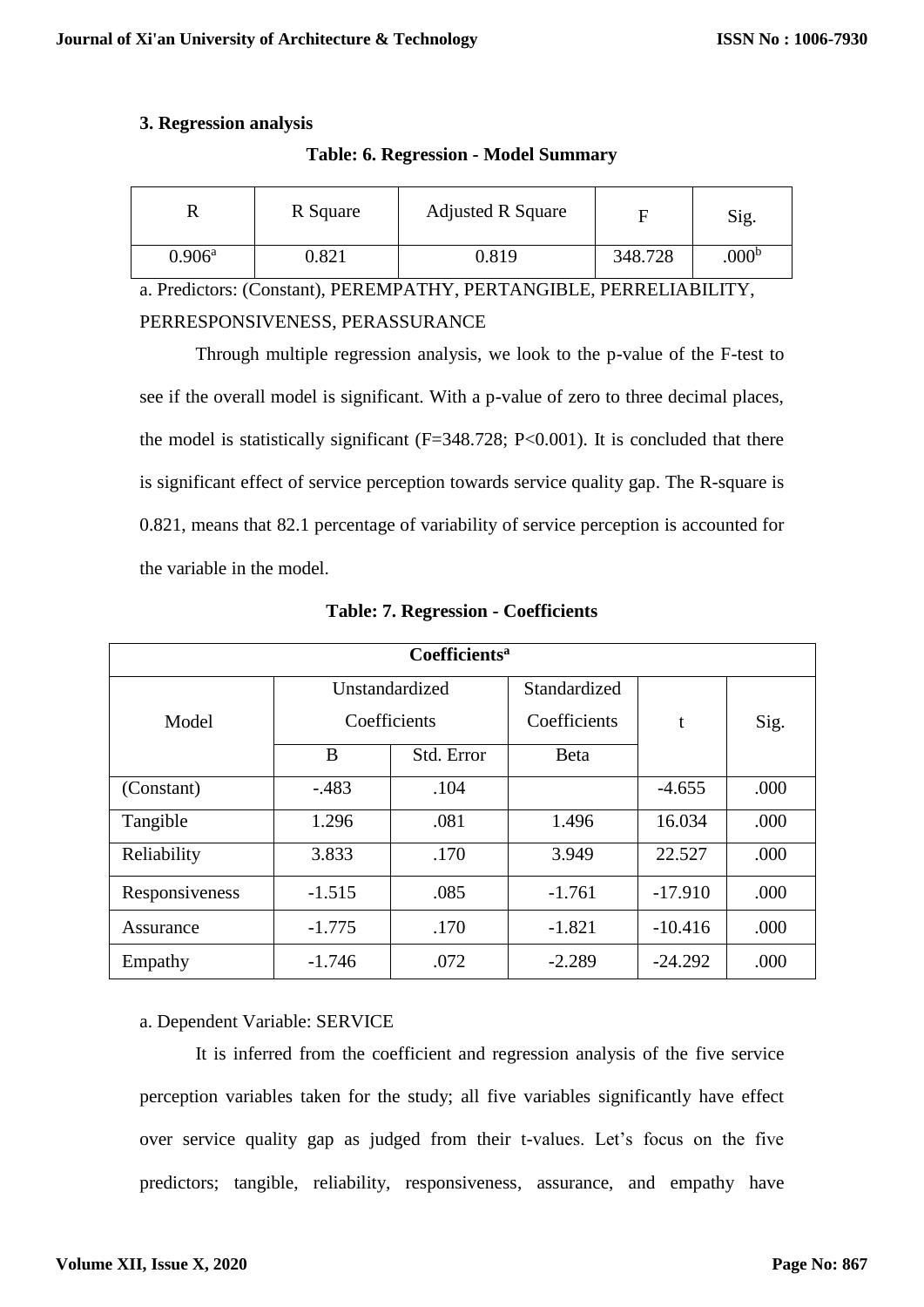statistically significant effect with service perception. The result also seems to indicate that the two service perceptions have positive effect and three service perceptions have negative effect on the service quality gap. Hence, it is concluded that there is a significant effect of service perception on service quality gap.

### **Findings of the study**

- Majority of farmers 53.2 per cent belong to the age group 25 to 50 years of age, 30.1per cent of the respondent belong to the age group from above 50 years and the remaining 16.6 per cent of the respondents belong to the age group of below25 years.
- Majority of farmers 46.5 per cent are spending less than 10000 rupees, 23.4 per cent are spending 10000 - 20000 rupees, 18.2 per cent are spending 20001- 30000 rupees and 11.9 per cent are spending above 30000 rupees.
- 85.7 per cent have used machines and 14.3 per cent have used man power for harvesting and transporting work.
- Majority of farmers 24.9 per cent have account on the Ujjivan Small Finance Bank.
- The statement "Loan amount is not disbursed in time" has common consent with mean value 4.44 and with standard deviation 0.63. Which means the bank loan should not be provided loan on time of agricultural operation.
- The statement "the various types of agriculture loan schemes are satisfactory" has common consent with mean value 4.16 and with standard deviation 0.69. Which means the agricultural loan provided bank is satisfactory.
- The statement "Assurance" has common consent with mean value 4.05 and with standard deviation 0.57. Which means the farmer have assurance while using of service provided by small finance banks.
- The statement "Tangible" has common consent with mean value 4.02 and with standard deviation 0.72. Which means the small finance banks provided tangible service to the farmers.
- There is no significant effect of service perception towards service quality gap.

#### **Conclusion**

The majority of farmers are uneducated and do not recognize formal financial institutions' technological and other requirements. Agricultural financing helps